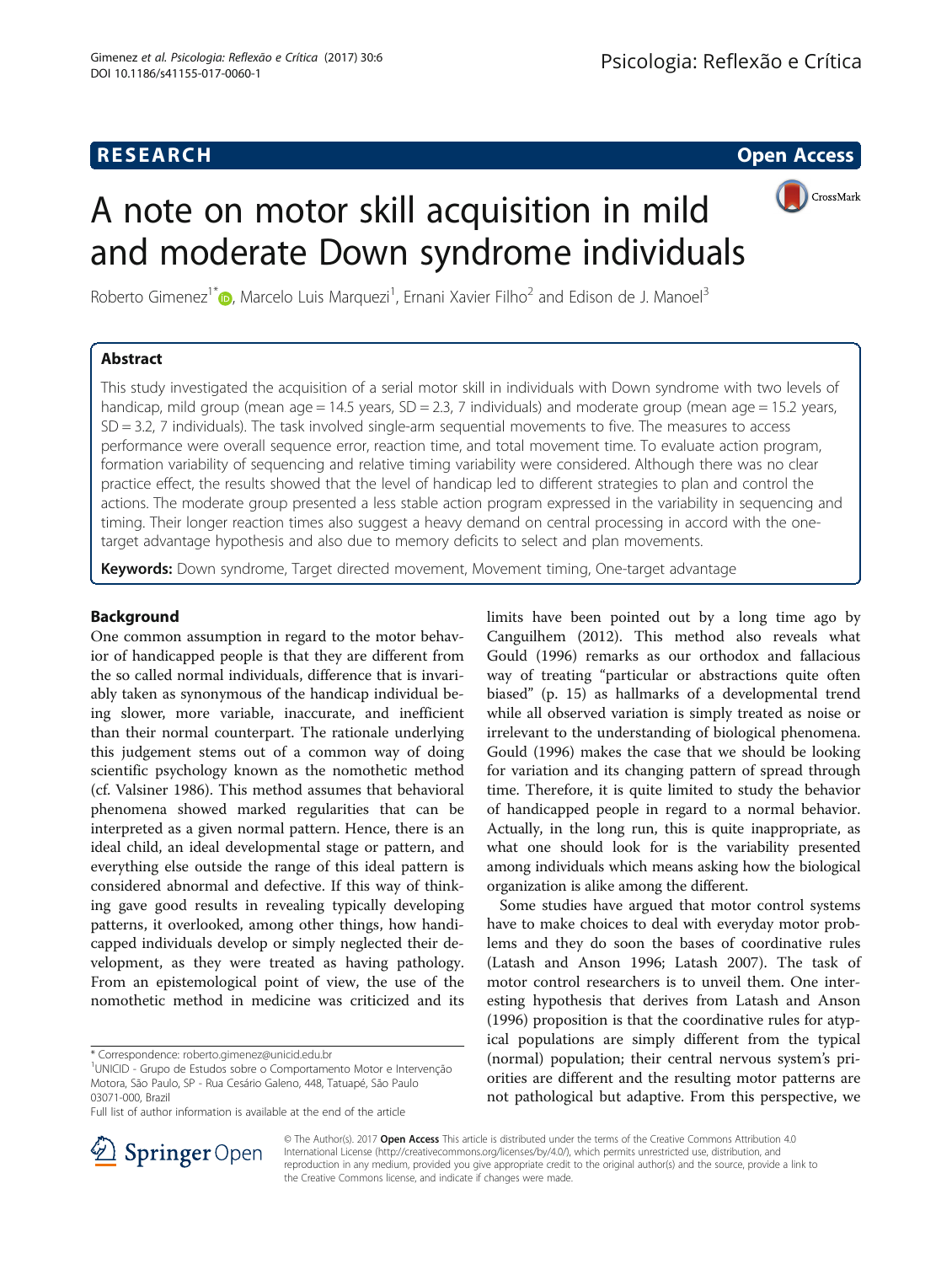know very little about motor behavior of the handicap and the ways this population organize them. Bearing this in mind, the present paper addresses the question of how Down syndrome individuals acquire a serial motor skill. The interest is not to compare them with typical, normal population, but to invest in gathering information on how these individuals with different degrees of their condition (mild, moderate, and heavy) set out to solve motor problems, hence unveiling to some extent the coordinative rule they abide for.

Latash and Anson ([1996](#page-7-0)) have pointed out that the research strategy on motor difficulties leading to the so called abnormal behavior should unravel the adaptive strategies behind what was believed to be limitations. In other words, the goal should be to look for what handicapped people are able to do rather than on their limitations, some of which are inevitable as they are due to neural and motor impairments. When one adopts this strategy comparisons between normal people and Down syndrome people are of less importance than looking for differences within the Down syndrome samples considering their level: mild, moderate, and heavy.

Literature suggests that motor control strategies developed by handicapped individuals show large behavior dynamism, as well as the wealth of resources that guarantee their adaptation to the environment. Thus, the insistence to compare their behavior with typical individuals on some occasions may not be sufficiently enlightening. The criteria underlying the nomothetic designs that are related to measurement and which are based on age and gender parameters for the separation of groups should be revisited in the study of handicapped people (Bouffard [1993](#page-7-0); Bouffard et al. [1998\)](#page-7-0).

Gimenez and Manoel ([2005](#page-7-0)) suggest that one of alternatives to deal with this demand would give more attention to the strategies of motor control in these individuals, ensuring their characterization by analysis of effective ways of adaptation to the contexts and demands of the tasks, without necessarily adopt as reference the behavior of populations considered typical.

It has been suggested that Down syndrome (DS) individuals while performing rapid discrete and serial actions adopt an adaptive control strategy relying more on feedback control or online control and less on feedforward control/or pre-programming (Almeida et al. [2000\)](#page-7-0). For instance, Charlton et al. [\(1996](#page-7-0)) have studied a sample of seven DS children (average age of 9) performing a reach and grasp task. They focused on the kinematic pattern of the arm, forearm, and wrist. From the velocity profiles, it was possible to calculate the number of movement unities. Following the work of Claes von Hofsten (cf. Von Hofsten [1991](#page-8-0)) in reaching and grasping tasks, it is accepted that the higher the number of movement units more likely a feedback programming strategy is in use, while the reverse indicates a reliance on feedforward programming. Charlton et al. ([1996\)](#page-7-0) found that DS children showed greater number of movement units in comparison to matched control groups (composed by typically developing children). Recently, Vimercati et al. ([2013\)](#page-8-0) expanded Charlton et al.'s results by looking at 22 DS adult subjects performing a serial task (tapping). The task did not have the grasping component giving better condition to test the hypothesis of an adaptive control strategy since Charlton et al. speculated that their results were due to the demands of the grasping component that warrants greater accuracy to complete the action. Vimercati et al. ([2013\)](#page-8-0) made a thorough motion analysis that allowed them to have elements to describe the movement strategies used; hence, they tracked the trajectories of the elbow, wrist, and finger, also the rotation of the trunk. In comparison with matched normal adult subjects, DS individuals showed greater range of motion at the trunk while keeping the elbow stiff. The adaptive control strategy used by DS individuals was also highlighted by the greater number of movement unities given by the velocity profile of the wrist which means greater reliance on feedback control.

Lawrence et al. [\(2013\)](#page-8-0) conducted a study bringing evidence that central factors rather peripheral ones play a major role in the deficits observed in the motor performance of individuals with Down syndrome. They specifically tested the one-target advantage hypothesis (OTA) in sequential aim movements. This hypothesis states that movement time to an initial target is longer when there is a subsequent movement to a second target. This will impact also the reaction time to start the sequence. It will be longer when there is more than one target. Lawrence et al. [\(2013\)](#page-8-0) asked DS individuals to perform a single target movement, a two-target movement performed by a single arm, and a two-target movement performed bi-manually (the first movement was performed with one arm, and the second movement with the other arm). OTA was observed for DS individuals in a similar strategy observed with the other participants in the study (typically developing individuals and individuals with an undifferentiated intellectual disability). The comparison between the single-arm and two-arm two-target response indicated no difference in the OTA effect for DS individual giving evidence that longer reaction and movement times to start the sequential aiming movements are due to central processes.

Taking together, the results suggest that motor planning and programming are somehow restricted in DS individuals; hence, their resulting movement patterns are controlled mostly online. Rather than being a defect, this is an adaptive strategy to deal with some limitations to plan ahead and also to pre-program motor units into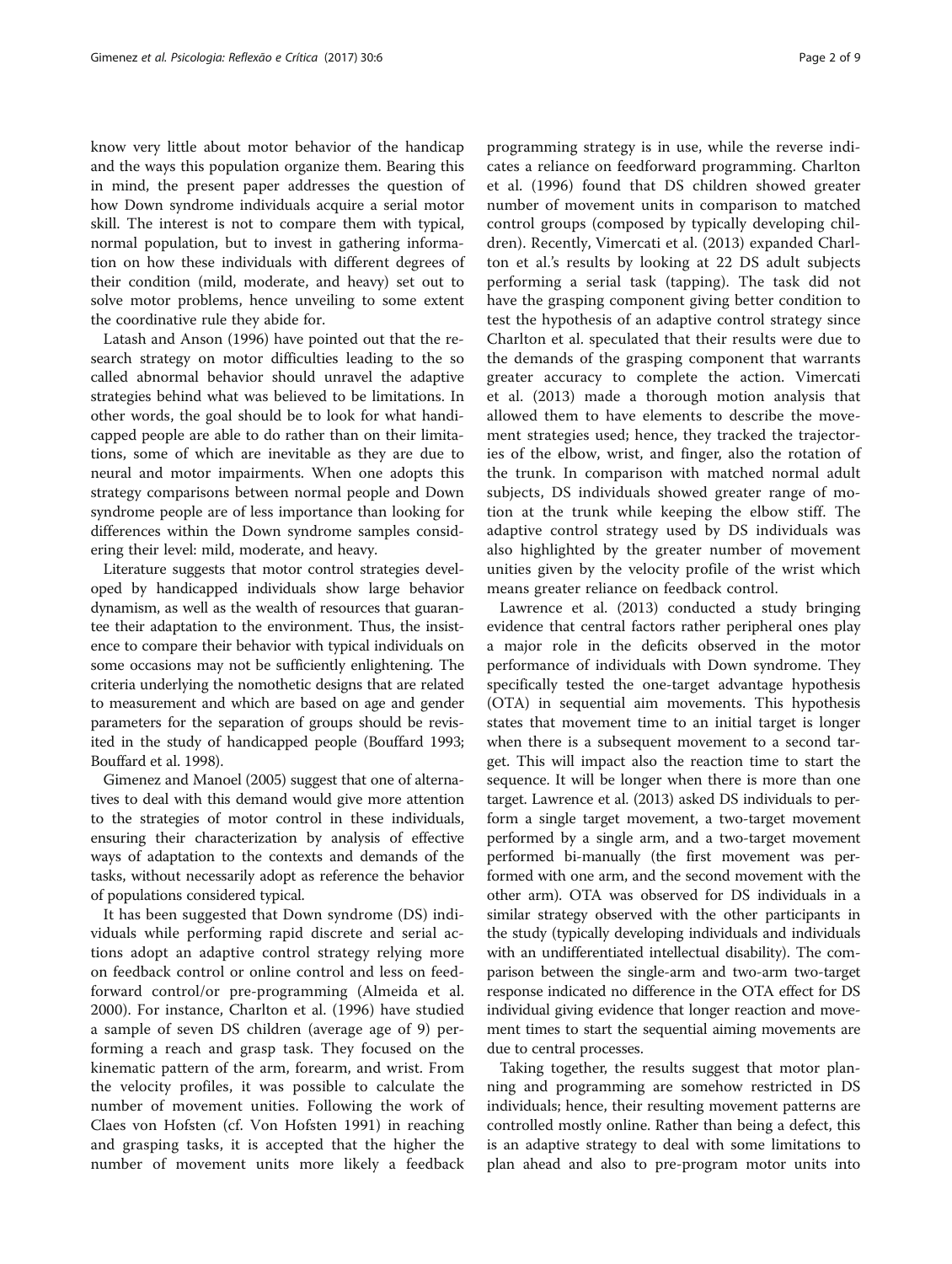one-single and detailed motor program. These limitations have been pointed out before by a number of authors (e.g., Wade et al. [1978;](#page-8-0) Seyfort and Spreen [1979](#page-8-0); Anwar [1981;](#page-7-0) Kerr and Blais [1985; 1987](#page-7-0); Dummer [1985](#page-7-0); Inui et al. [1995](#page-7-0); Jarrold et al. [2009\)](#page-7-0). DS individuals would show some diverse structural organization in regions involved in motor planning (the pre-frontal lobe) and programming (the cerebellum and basal ganglia) (cf. Jeannerod [1997](#page-7-0); Stoodley and Schmahmann [2009](#page-8-0); Milojevich and Lukowski [2016\)](#page-8-0). These differences would be identified especially in sequential tasks and in dual task conditions (Lanfranchi et al. [2012](#page-7-0); Lanfranchi et al. [2015\)](#page-7-0).

In this sense, it could be hypothesized that DS individuals during practice will not show evidence for motor program formation and programming will play a secondary role in the performance as in fact has been shown by the Charlton et al. and Vimercati et al. studies. Nevertheless, these two studies focused on motor control, i.e., the participants did not have practice in the task apart from what was necessary to become familiar with the experimental situation. Gimenez et al. ([2006](#page-7-0)) looked at action program formation in four mild DS individuals (mean age = 19.5 months) who practiced a graphic task. DS individuals did benefit from practicing a graphic task taken by the decrease on total movement time to perform the task showing very similar performance with that of the typically developing children and adults.

However, there was no clear indication that an action program was formed because of the great variability observed in the relative timing of the strokes and in the sequencing of the strokes. Meanwhile, the typically developing individuals showed stability particularly in the sequencing of the action as a result of practice. One could argue that the lack of program formation during practice might be more evident, the greater the degree of mental handicap.

Admittedly, the literature presents some controversy about the nature of these difficulties of individuals with DS. Lanfranchi et al. ([2010](#page-7-0)) argue about problems in the spatial aspects of motor tasks, identified in the sequencing of the different elements. On the other hand, more recently, Milojevich and Lukowiski ([2016](#page-8-0)) postulate that these demands would be identified in tasks requiring temporal adjustments.

Carmelli et al. ([2008](#page-7-0)) have also suggested that the degree of mental handicap needs to be investigated within a sample of DS individuals. This is considered to be a strategy to unveil the spread of variance among a population that quite often is treated as one sole group.

Apart from that, we need to investigate whether DS individuals will benefit from practice by elaborating and improving online control strategies or will then show more pre-programming in their actions. And also, whether this will be affected in any degree by the level of handicap, for instance in the comparison between the moderate and mild levels.

These concerns are raised by some studies (Schurink et al. [2012;](#page-8-0) Chen et al. [2014\)](#page-7-0). Chen et al. [\(2014](#page-7-0)) adopted designs that relate levels of cognitive development and motor performance in DS individuals and concluded a strong correlation between cognition and motor performance. However, these same authors argue about the demand for studies that seek to investigate this relationship, especially in tasks involving motor planning.

The aim of the present study was to investigate how and whether DS individuals with two levels of handicap perform and learn a serial motor skill. The research questions were as follows: (1) Will DS individuals learn a sequential tapping task? (2) Will they show the formation of action program to perform a sequential tapping task? (3) Will the formation of an action program be constrained by the level of mental handicap (mild and moderate DS)?

# Method

## **Participants**

Fourteen DS individuals took part in the study; their chronological age range was 14.5 years for mild group  $(sd = 2.3)$  and 15.2 years for moderate group  $(sd = 3.2)$ . They came from the same institution that cares for DS children and adolescent offering activities and training programs which means that all individual had similar levels of experiences and stimulation in a daily basis. They were equally distributed into two groups according to their degree of mental handicap: the mild group  $(n=7)$  and moderate group  $(n=7)$ .

The criteria used to define the groups were based on the notes of the institution evaluated which takes into account the criteria of the American Association on Mental Retardation protocols (AAIDD [2010](#page-7-0)) and proposed by Richards et al. ([2015\)](#page-8-0).

All participants were voluntary following the informed consent form signed by their parents who were informed about the goals of the study. The research project was previously submitted and approved by the Committee of Ethics on Research from the School of Physical Education and Sport, University of São Paulo City, process no. 2009/57.

## Apparatus and experimental task

The apparatus consisted of a table on top of which there were six touch sensitive plates spatially distributed as is represented on Fig. [1](#page-3-0). The plates were connected to a notebook DELL Latitude D520 that registered the time and the order in which each plate was touched: (a) the total time to complete the task; (b) the order in which each plate was touched; (c) the movement time for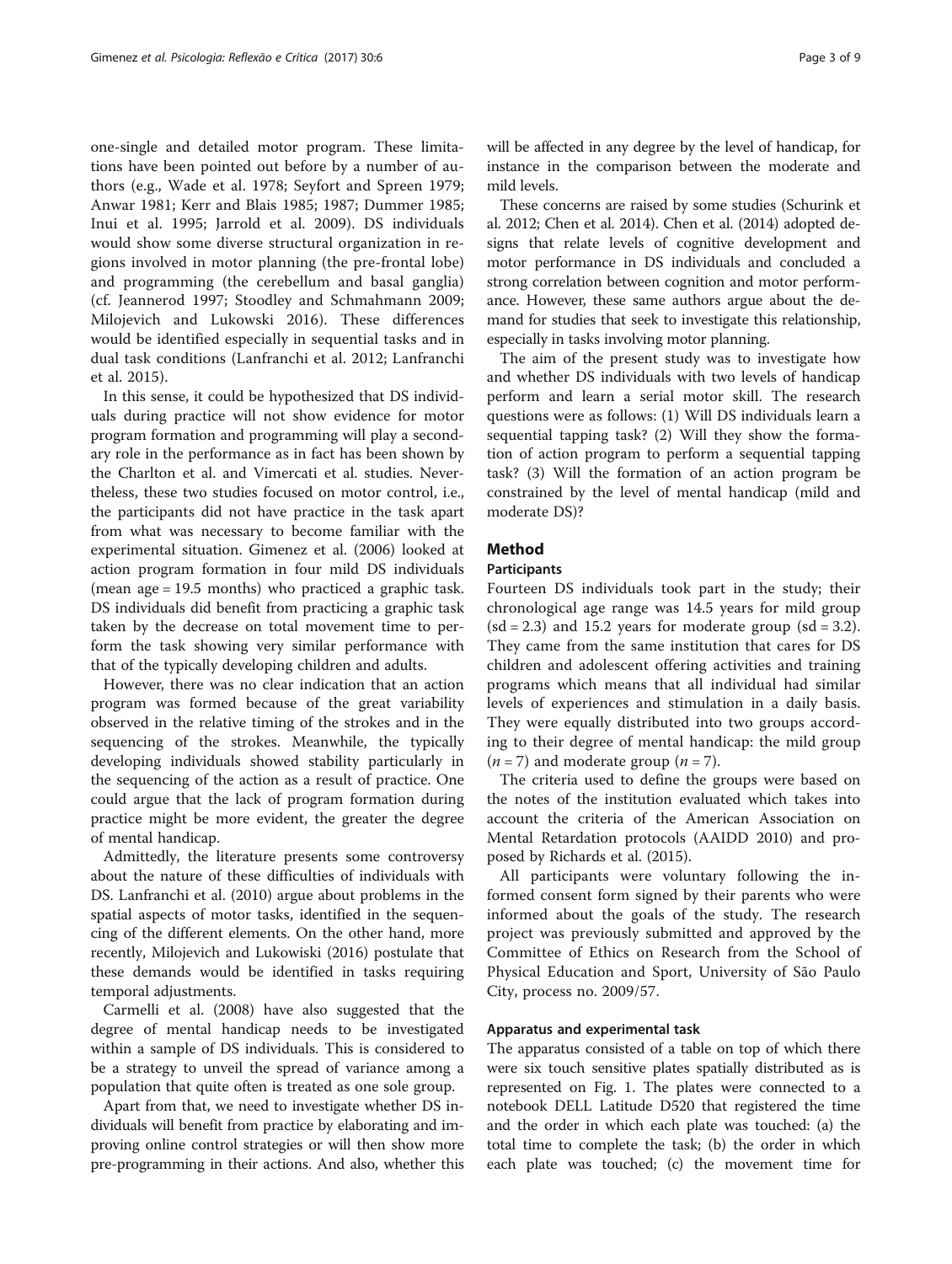<span id="page-3-0"></span>

touching the first and then the second plate. The software also controlled the beginning (by giving alert and then the start signal) and ending of a trial (once the subject has touched five plates, it registered the time taken and end the trial).

In the experimental task, the participant was standing in front of the table that was kept at a regular height according to the individual's hip with his or her dominant hand resting on the starting plate. Once the computer gave a sound signal for starting, the individual had to touch as fast and as accurate as possible each plate in the order indicated by a number next to it. The individual was instructed to make full contact with the plate with distal portion of the hand. The order for touching defined the task sequence and the experimenter at the beginning of every trial presented it to the participant. The sequence was 1-3-5-2-4-5 in order to create a three part movement: part I [1-3-5], with the hand tapping in one direction in abduction; part II [5-2] that involved a reversal in the tapping with an abduction; part III [2-4-5] with tapping in one direction in abduction but in a different angle from part I. This spatial configuration and the sequence were chosen to create different components for the program. According to Young and Schmidt ([1990\)](#page-8-0), displacement variations in direction with reversals in discrete and serial movements implicate in the production of different programs or in the case of the present task, different subprograms. One common strategy shown by typically developing children and young adults to deal with the information processing and control demands presented in this task is to pre-program the actions as far in advance as possible Fischman [\(1984\)](#page-7-0).

# Procedure

The experiment session was conducted individually in a quiet room specially prepared for data collection. First, the experimenter said to the participant that he would be playing a game of tapping as fast as possible with a

couple of plates on the table. Second, the experimenter performed a task sequence (the same of the experiment) and asked the participant to do the same. This was repeated in case the participant gave any sign of misunderstanding. Third, the experimenter asked whether the participant had any doubt or query about the practice. Once it was clear that the participant understood what the task entailed, the experimental session was initiated. Before the attention signal, the experimenter showed him the task sequence, a procedure repeated before the beginning of every trial. If the participant started before the signal, a warning signal was given and the trial aborted. Spatial errors were not pointed out by the experimenter during a trial only after, unless the participant failed to touch a plate. In this case, the experimenter would say: you forgot to touch one (or more if it was the case) plate. This was necessary because the computer's clock was programmed to stop only when the programmed number of plates was touched. After each trial, the experimenter gave information on the total time response pointing out whether there was improvement or not. He also gave information about errors in the sequence.

The practice consisted of 15 trials performed in one session. The interval between each trial was around 45 s to 1 min depending on the number of information that had to be given to the participant in regard to spatial errors that occurred.

#### Measures and statistical analysis

The measures were thought to indicate two different aspects of the participants' experience. One aspect was regarding their overall performance that gave indications on how they benefit from practice. Another aspect referred to data that allow some inference on whether they developed a strategy for pre-programming during their practice.

The overall performance was given by

- 1. Overall sequence error was the number trials in a block (five trials) in which the sequence order was wrong.
- 2. Reaction time is the time in milliseconds between the start signal and the moment that the hand left the start plate. Due to a problem in data collection for this measure, there are the results of the first 15 trials or three out of five blocks of practice.
- 3. Total movement time is the interval measured in milliseconds between the moment that the hand left the start plate and touched the last sensor target in the task sequence.

The programming strategy was given by

1. Variability of the sequence that was obtained by the number of times a sequence of touches was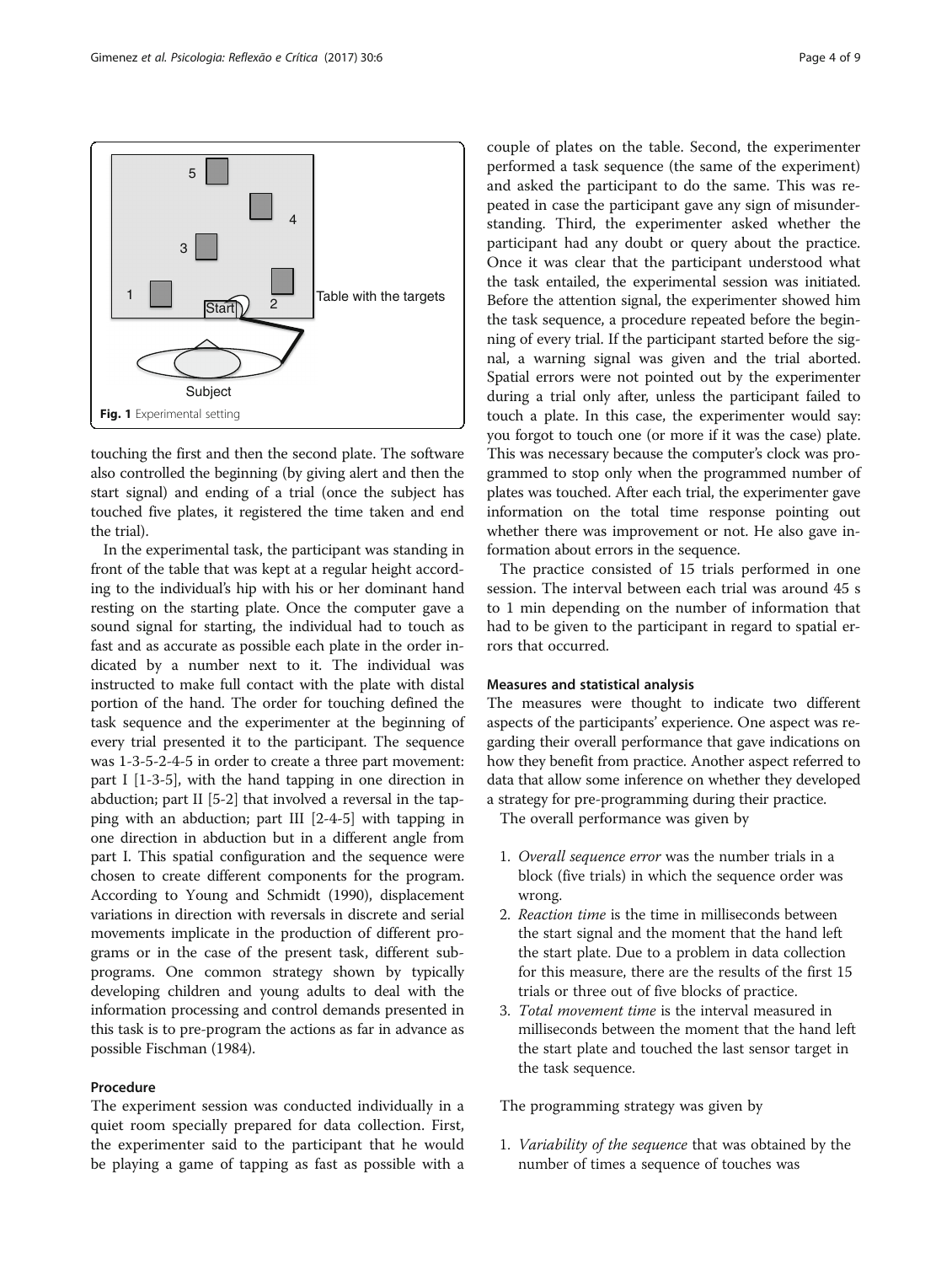presented in a block of trials divided by five (total number of trials in a block). If the subject hits always the targets in the right sequence, he or she scored 0.2; otherwise, if the subject performed two different sequences in a block, he or she scored 0.4.

2. Relative timing variability was obtained by the mean of intra-subject standard deviation of relative timing of t aiming movements to the targets. Relative timing of a given aiming movement (between two targets) was expressed as proportion of the total movement time. Due to a problem in data collection for this measure, there are the results of the first 15 trials or three out of five blocks of practice.

In spite of being related to the second measure of the overall performance, the emphasis here is placed on the stability, or lack of it, that might be attained in the task sequence during practice. Sequencing is acknowledged as a classical feature of the representation of an action program since Lashley ([1951](#page-7-0)), hence once it is stable, indicates that an outline of the task is being centrally represented (cf. Jeannerod [1997](#page-7-0)).

For the purpose of statistical analyses, the practice session was divided in five blocks with five trials. Experimental data are expressed as means ± SEM. Before statistical analysis, the variables were tested for normality by univariate (Cochran C, Hartley, Barlett) and Brown-Forsyhte tests. A two-way general linear model for repeated measures (groups  $\times$  blocks) was used to identify differences between the experimental trials; when a significant F-ratio was obtained, the Tukey post hoc test with the Bonferroni correction was used to locate the differences. Comparison of variables between groups was conducted using oneway ANOVA and, as a post hoc test, the Tukey test. For all statistical analyses, significance was accepted at  $p < 0.05$ . Statistical analysis was performed using STATISTICA data analysis software system (version 8.0, StatSoft, Inc., 2007, USA).

## Results

#### Overall sequence error

The overall sequence error showed changes during practice particularly for the moderate group,  $F_{(1,12)} =$ 19.030,  $p = 0.009$  (Fig. 2). The mild group was more accurate than the moderate group. The Tukey post hoc test with the Bonferroni correction indicated that these differences occurred in two blocks, B1 ( $p = 0.0006$ ) and B2 ( $p = 0.00062$ ), respectively.

#### Reaction time

Individuals in both groups did not change their reaction times. The conduction of Friedman ANOVA did not yield significant results,  $\chi^2_{(13,2)} = 0.04347$ ,  $p = 0.97850$  (Fig. 3).

Nevertheless, the moderate group spent more time to initiate the sequence than the mild group, a difference that was significant for all blocks according to the post hoc Tukey test, B1 ( $p = 0.004$ ), B2 ( $p = 0.017$ ), and B3  $(p = 0.004)$ .

#### Total movement time

The time to complete the task showed slight changes over practice for both groups (Fig. [4](#page-5-0)). Although the moderate group was slower to complete the task in comparison to the mild group, this result failed to reach statistical significance,  $F_{(1,11)} = 4.4776$ ,  $p = 0.05797$ . There was a statistical significant increase in the total movement time for the moderate group, from the third block on (B3 to B5;  $p = 0.005$ ).

#### Variability of sequence

The variability of the sequence decreased for the moderate group but not for the mild group,  $F_{(1,11)} = 11.757$ ,  $p =$ 0.0050 (Fig. [5](#page-5-0)). There was a discrete difference between



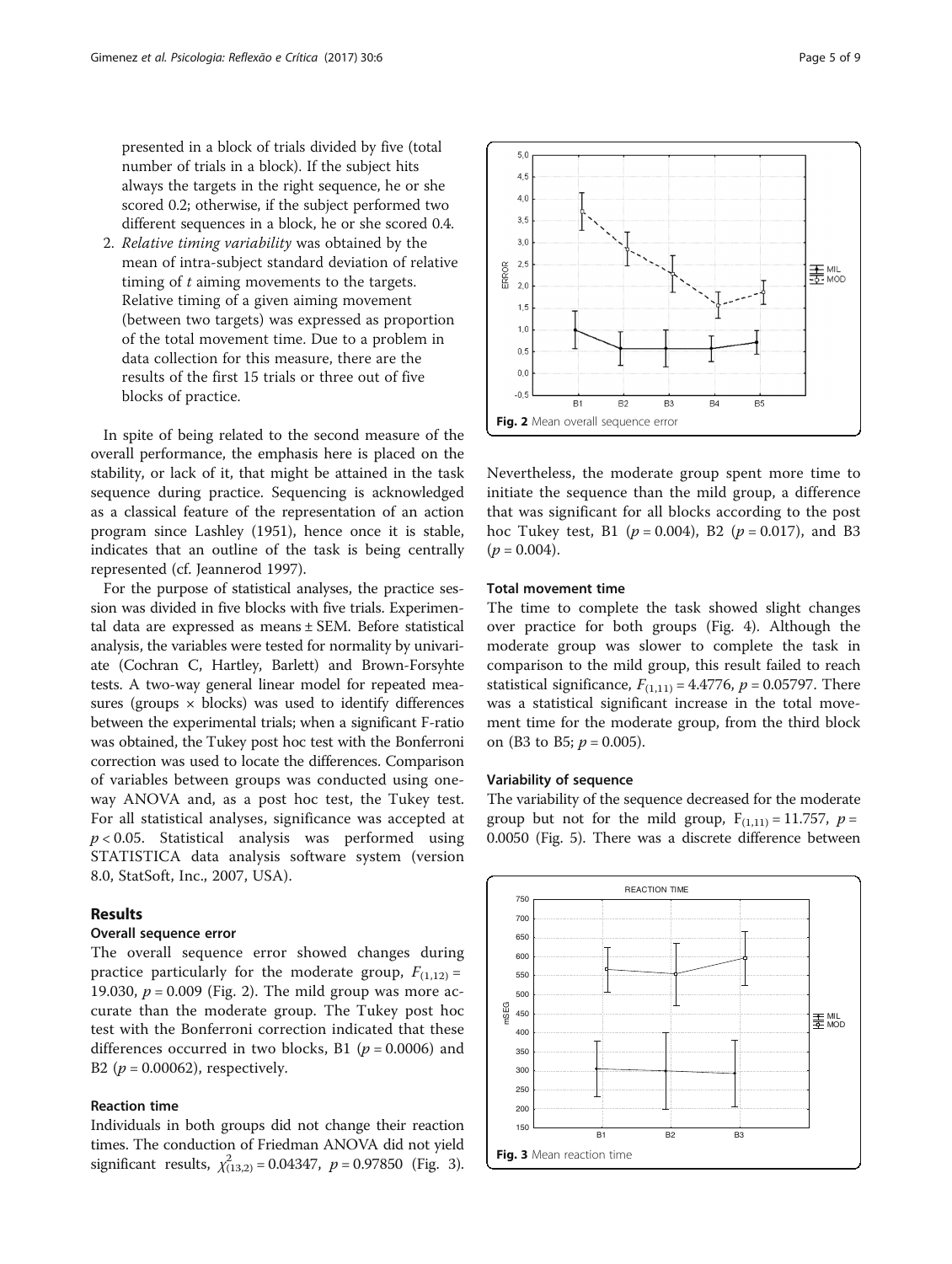<span id="page-5-0"></span>

the groups with the mild group being more consistent than the moderate group. This result indicates that the mild group showed one to two different sequences in five trials. The moderate group instead showed three to four different sequences in five trials.

## Relative timing variability

The time structure of the sequence was more consistent for the mild group than that for the moderate group, though this did not reach statistical significance,  $\chi^2_{(14,2)}$  = 1.884,  $p = 0.3897$  (Fig. 6).

#### **Discussion**

In the present study, we addressed three questions: (1) Will Down syndrome individuals learn a sequential task? (2) Will they show the formation of an action program to perform a sequential task? (3) Will the formation of an action program be constrained by the level of mental handicap (mild and moderate Down syndrome)? The first question could not be properly answered. The overall





performance did not change over practice for both groups that indicate a likely absence of practice effect. Further studies should increase the number of practice trials and also include retention or transfer test to disentangle performance and learning effects. In spite of this, it is worth looking for group differences in regard to what they might concern to the structure of the program.

There were marked performance differences between the mild and moderate groups that suggest that the level of handicap has a motor dimension rather than only an intellectual dimension which is the basis for handicap categorization. When one considers the mean total movement time and the mean overall sequence error, as indicators of measures of speed and accuracy, respectively, it can be argued that the moderate group while showing a gradual increase in accuracy to perform the sequence (decrease of the mean overall sequence error) has also shown an increase in speed (decrease in the mean total movement time) but up to a point, when the response duration starts to increase again. It is as if the individuals with Moderate DS reduce their speed in order to be more accurate in performing the sequence. The mild group did not show this speed-accuracy trade-off. Down syndrome individuals have problems to structure spatially motor sequences also due to limitations associated with memory problems and selective attention (Reid [1980;](#page-8-0) Horgan [1983;](#page-7-0) Inui et al. [1995](#page-7-0); Lanfranchi et al. [2015](#page-7-0)). These difficulties would be associated not only with information storage but also with an inability to recognize stimuli and determine strategies for information storage. However, these problems may not be in the same dimension for all DS individuals. There is now a reasonable body of evidence indicating that the difficulties just described may be associated with the level of intellectual deficit (Conners et al. [2008;](#page-7-0) Frenkel and Bourdin [2010](#page-7-0); Edgin et al. [2010](#page-7-0)).

In regard to the second question, the variability of the sequence did not change over practice for both groups.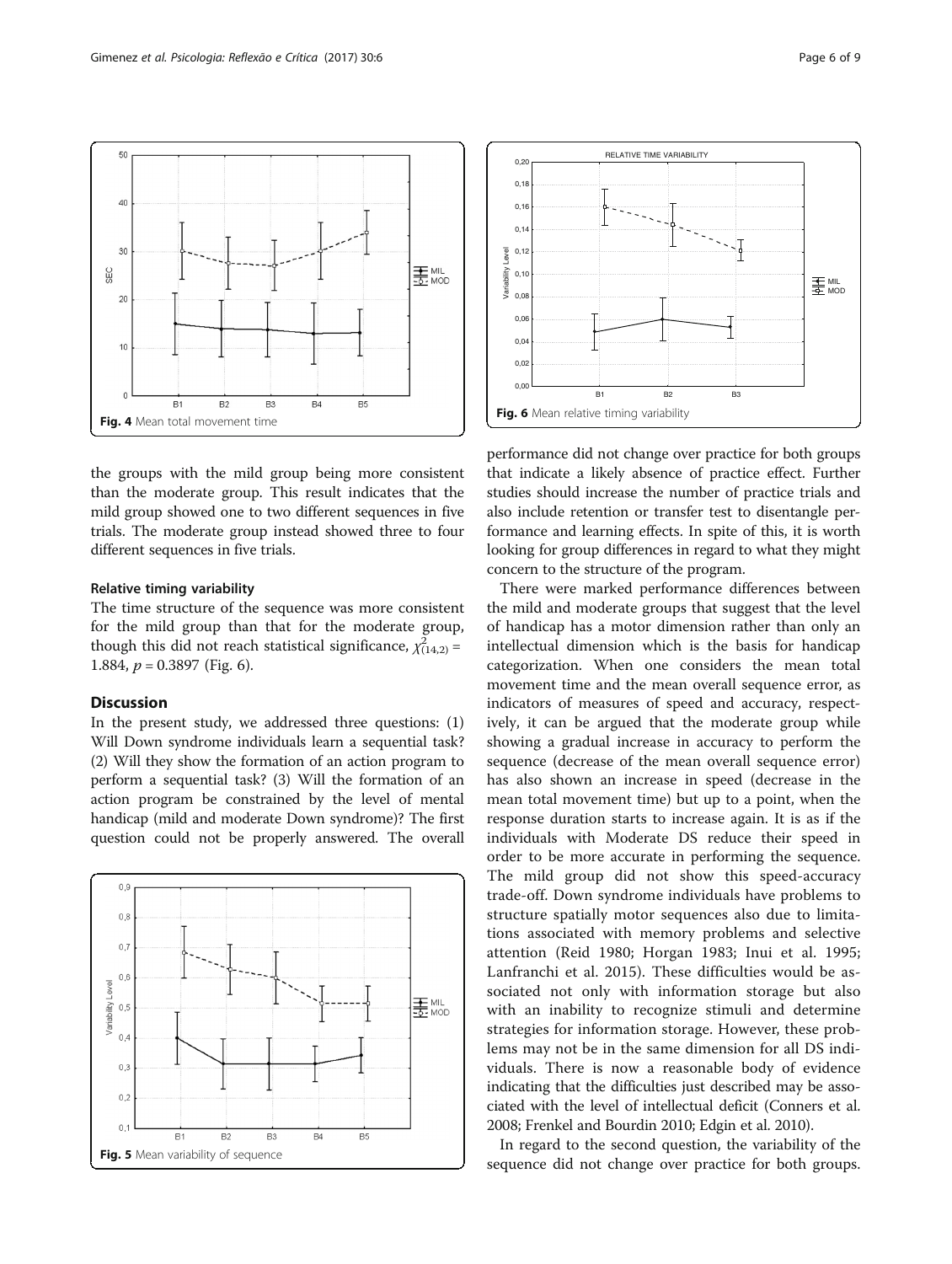However, there were differences between their variability that suggests the mild group implemented a more consistent action program. In five possible alternatives, the mild Down syndrome individuals showed one or two different sequences. The moderate group was very variable with three to four sequences within five trials. This might indicate that the moderate DS individuals were not very clear on what sequence to set. In spite of the limited number of trials, the results from the relative timing variability contribute to this interpretation. The mild group showed less variability in the timing of the sequence that is in accord with a more stable representation of the action. In this regard, it is interesting to note that the moderate group although more variable than the mild group did show a decrease in variability with the first two-thirds of practice. The search for a more stable relative timing is hallmark for better performance in serial skills; hence, DS individuals with moderate handicap are not different than their counterparts from the mild level and typically developing individuals.

In previous studies, we found that the variability of the sequence is good predictor of the formation of an action program (Manoel et al. [2002; 2011](#page-8-0)). DS individuals are indeed more variable than typically developing individuals while practicing a graphic skill (cf. Gimenez et al. [2006](#page-7-0)). In the present study, we have some evidence (from variability of sequence and relative timing variability) that the mild DS individuals showed a more stable action program in comparison with moderate DS individuals which takes us to the last research question concerned with the role of the level of handicap in the skill acquisition.

There is a limitation on what can be said in regard to acquisition because no statistical significant effects were found in regard to practice. Nevertheless, we did find some significant results to support that DS individuals with different levels of handicap will show different ways to structure their actions. Moderate DS individuals are not only more variable in the sequencing and timing of the sequential aiming movements; they showed also longer reaction times to initiate the action in comparison with the reaction times of the mild group. Considering the one-target advantage rationale, longer reaction times mean that moderate DS individual spent more time to select a plan of the elements of motor programming. Hence, the level of handicap interacts with the planning of the sequence; the moderate DS individuals spent more central processing time to plan and access the sequence of aiming movements. A multitarget task demands more central processing time for DS individuals with moderate levels.

The present results need to be explored in further studies considering the relative temporal organization of the sequence which is a key element in identifying the action program particularly for individuals with Down syndrome (Henderson et al. [1981;](#page-7-0) Gimenez et al. [2006\)](#page-7-0). One of the assumptions is that, in addition to memory limitations for ordering components, establishing temporal relations between them would be crucial as well (Conners et al. [2008](#page-7-0); Edgin et al. [2010](#page-7-0); Michael et al. [2012](#page-8-0)).

Topographic particularities in areas such as the hippocampus, pre-motor cortex, and motor cortex in DS individuals with moderate deficiency levels may be considered determinants for differences in sequencing performance. In particular, regarding the temporal aspects, the specificities associated to the cerebellum may have contributed to the inferiority of the performance in this group (Stoodley and Schmahmann [2009](#page-8-0)).

The results found in the present study corroborate with previous research that points to the interaction between levels of cognitive development and motor performance in populations with Down syndrome in sequential motor tasks (Schurink et al. [2012](#page-8-0); Chen et al. [2014\)](#page-7-0).

The detailed analysis of the temporal relationship between taps can help the understanding of the formation of the action program. This would help to test also other hypothesis according to which the central mechanisms underlying timing problems are also associated with problems in speech identified in many individuals of this population (Bussy et al. [2011](#page-7-0)).

The present study needs to be replicated increasing the amount of practice with a retention or transfer test to disentangle performance and learning effects. Another aspect to be taken into consideration is whether the problem is one of attention rather than forming a program. Every subject had to pay attention to the numbers indicating which plate should be touched and in what order. Attention here is also associated with short-term memory and spatial orientation as well. The memory was tested in its span; each sequence had five items to be stored with different locations varying sides (left-right) and positions (far-close).

Despite the assumptions associated to the behavior of handicapped people that permeated the present work, it is understood that the use of a control group in future studies composed of typical individuals could contribute to a better understanding of the mechanisms involved in learning the motor task, how the temporal organization among the elements of action.

# Conclusions

The understanding of the behavior of handicapped individuals could benefit from a strategy that attempts to unveil their motor control adaptations rather than looking for differences between them and the typically developing individuals. In the present study, we investigated how DS individuals with two levels of handicap learned a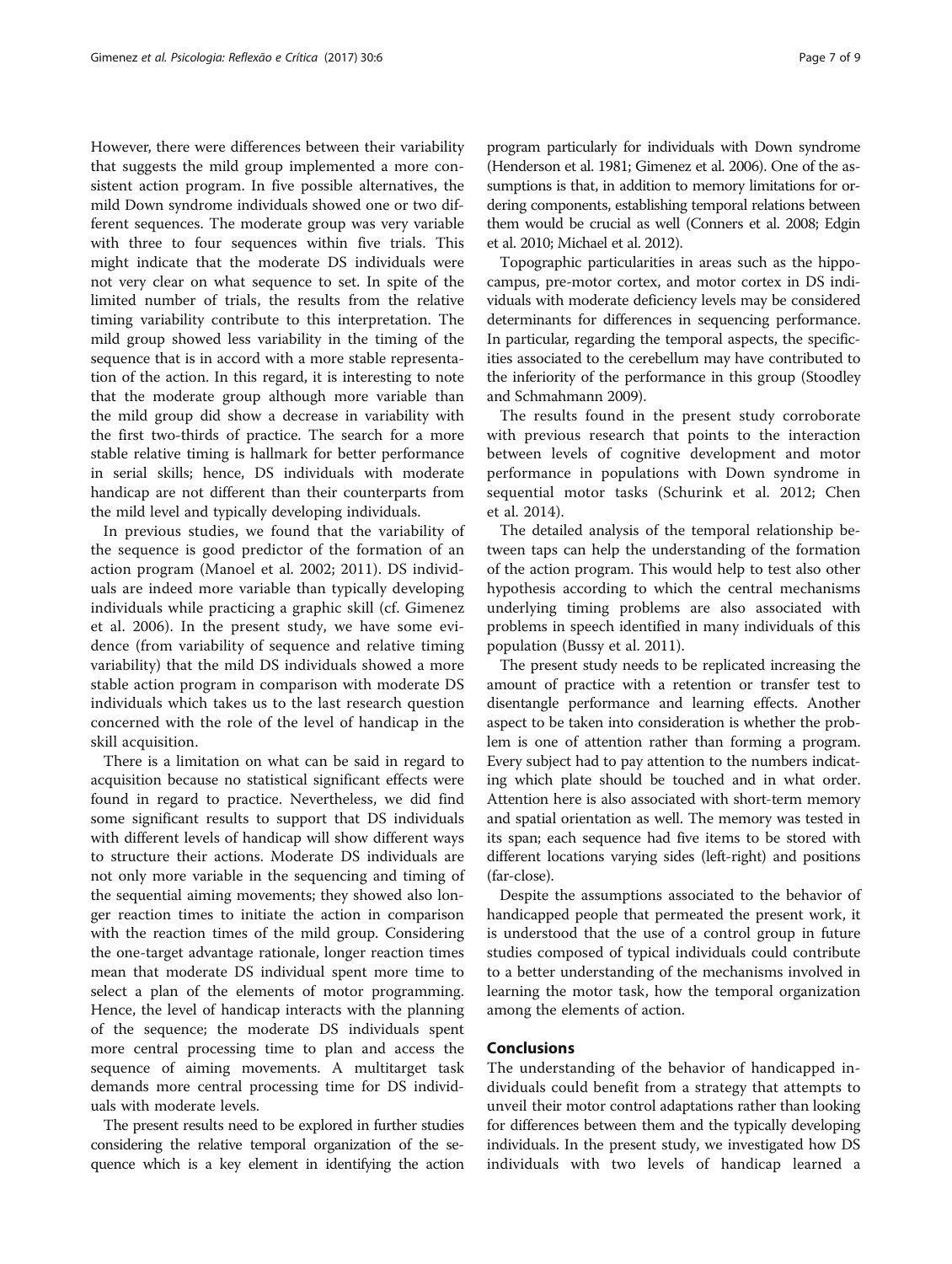<span id="page-7-0"></span>sequential task. The study failed to provide enough practice experience to secure a better chance for them to learn the task. Nevertheless, there is a trend for performance differences between the two DS groups that might suggest different motor control strategies used by each group. Further studies need to consider at least four aspects: (1) increase the amount of practice and include a retention and transfer task to disentangle performance and learning effects; (2) include tasks with different number of items to check for the demand on the span of the short-term memory; (3) include tasks with various spatial configuration, i.e., with and without movement reversals and changes in the movement direction to test for online programming.

#### Acknowledgements

This research was partially funded by the National Council for Research and Technology (CNPq), Ministry of Science and Technology, Brazil, with a Research Scholarship (PQ Level 1D) grant (300310/96-0 NV) given to Edison de Jesus Manoel.

#### Authors' contributions

RG made substantial contributions to the conception and design, acquisition of the data, and analysis and interpretation of the data; MLM made substantial contributions on the analysis and interpretation of the data; EXF made substantial contributions on the data collection. EJM reviewed critically the manuscript. All authors read and approved the final manuscript.

#### Competing interests

The authors declare that they have no competing interests.

#### Author details

<sup>1</sup>UNICID - Grupo de Estudos sobre o Comportamento Motor e Intervenção Motora, São Paulo, SP - Rua Cesário Galeno, 448, Tatuapé, São Paulo 03071-000, Brazil. <sup>2</sup>UEL - Londrina, PR - Rodovia Celso Garcia - Km 380, s/n, Londrina, Paraná 86057-970, Brazil. <sup>3</sup>USP - Grupo de Estudo do Desenvolvimento da Ação e Intervenção Motora, São Paulo, SP - Avenida Professor Mello Moraes, 65 - Cidade Universitária, Butantã, São Paulo 05508-030, Brazil.

### Received: 17 November 2016 Accepted: 22 February 2017 Published online: 15 March 2017

#### References

- American Association on Intellectual and Developmental Disabilities (2010). Intellectual disability: definition, classification, and systems of supports (Vol. 11, p. 259).
- Almeida, G., Corcos, D. M., & Hasan, Z. (2000). Horizontal-plane arm movements with direction reversals performed by normal individuals and individuals with Down syndrome. Journal of Neurophysiology, 84, 1949–60.
- Anwar, F. (1981). Motor function in Down's syndrome. In N. R. Ellis (Ed.), International Review of research in mental retardation (pp. 107–38). New York: Academic Press.
- Bouffard, M. (1993). The perils of averaging data in adapted physical activity research. Adapted Physical Activity Quarterly, 10, 371–91.
- Bouffard, M., Stream, W. B., & Davis, W. (1998). Questioning our philosophical and methological research assumptions: psychological perspectives. Adapted Physical Activity Quarterly, 15, 250–68.
- Bussy, G., Charrin, E., Brun, A., Curie, A., & Portes, V. (2011). Implicit procedural learning in fragile X and Down syndrome. Journal of Intellectual Disability Research, 55, 221–8. doi:[10.1111/j.1365-2788.2011.01410.x](http://dx.doi.org/10.1111/j.1365-2788.2011.01410.x).
- Canguilhem, G. (2012). O normal e o patológico (7th ed.). Rio de Janeiro: Forense Universitária.
- Carmelli, E., Bar-Yossef, T., Ariav, C., Levy, R. & Lieberman, D.G. (2008). Perceptual motor coordination in persons with mild intellectuall disability. Disability and Rehabilitation, 30(5), 323–29.
- Charlton, J. L., Ihsen, E., & Oxley, J. (1996). Kinematic characteristics of reaching in children with Down syndrome. Human Movement Science, 15, 727–43. doi[:10.1016/0167-9457\(96\)00017-6.](http://dx.doi.org/10.1016/0167-9457(96)00017-6)
- Chen, C. C., Shannon, D. R., Albert, A., & Semken, K. (2014). Fine motor control is related to cognitive control in adolescents with Down syndrome. International Journal of Disability, Development and Education, 61(1), 6–15. doi[:10.1080/1034912X.2014.878532](http://dx.doi.org/10.1080/1034912X.2014.878532).

Conners, F. A., Rosenquist, C. J., Arnett, L., Moore, M. S., & Hume, L. E. (2008). Improving memory span in children with Down syndrome. Journal of Intellectual Disability Research, 52, 244–55. doi[:10.1111/j.1365-2788.2007.01015.x.](http://dx.doi.org/10.1111/j.1365-2788.2007.01015.x)

- Dummer, G. M. (1985). Developmental differences in motor schema formation. In J. E. Clark & J. H. Humphrey (Eds.), Motor development: current selected research (Vol. 1, pp. 129–46). Princeton: New York Princeton Book.
- Edgin, J. O., Pennington, B. F., & Mervis, C. (2010). Neuropsychological components of intellectual disability: the contributions of immediate, working and associative memory. Journal of Intellectual Disability Research, 54, 406–17. doi:[10.1111/j.1365-2788.2010.01278.x](http://dx.doi.org/10.1111/j.1365-2788.2010.01278.x).
- Fischman, M. (1984). Programming time as a function of number of movement parts and changes in movement direction. Journal of Motor Behavior, 16(4), 405–23. doi:[10.1080/00222895.1984.10735329.](http://dx.doi.org/10.1080/00222895.1984.10735329)
- Frenkel, B., & Bourdin, B. (2010). Verbal, visual, and spatio-sequential short-term memory: assessment to the storage capacities of children and teenagers with Down's syndrome. Journal of Intellectual Disability Research, 53, 152–60. doi[:10.1111/j.1365-2788.2008.01139.x](http://dx.doi.org/10.1111/j.1365-2788.2008.01139.x).
- Gimenez, R., Manoel, E.J., (2005). Comportamento motor e deficiência: considerações para a pesquisa e intervenção. In Tani, G. Comportamento Motor Humano: aprendizagem e desenvolvimento, vol. 1: (pp. 315-27). Rio de Janeiro: Guanabara Koogan.
- Gimenez, R., Manoel, E. J., & Basso, L. (2006). Modularidade de programas de ação em indivíduos normais e portadores de síndrome de Down. Psicologia: Reflexão e Crítica, 19(1), 60–5. http://dx.doi.org/10.1590/S0102- 79722006000100009.
- Gould, S. J. (1996). Full house: the spread of excellence from Plato to Darwin. New York: Harmony Books.
- Henderson, S. E., Morris, A. N., & Frith, U. (1981). The motor deficit in Down's syndrome children: a problem of timing? Journal of Child Psychology and Psychiatric, 22(3), 233–45. doi:[10.1111/j.1469-7610.1981.tb00549.x](http://dx.doi.org/10.1111/j.1469-7610.1981.tb00549.x).
- Horgan, J. S. (1983). Mnemonic strategy instruction in coding processing, and recall of movement-related cues by mentally retarded children. Perceptual and Motor Skills, 57(2), 547–77. doi:[10.2466/pms.1983.57.2.547.](http://dx.doi.org/10.2466/pms.1983.57.2.547)
- Inui, N., Yamanishi, M., & Tada, S. (1995). Simple reaction times and timing of serial sections of adolescentes with mental retardation, autism and Down syndrome. Perceptual and Motor Skills, 81(3), 739–45. doi[:10.2466/pms.1995.81.3.739.](http://dx.doi.org/10.2466/pms.1995.81.3.739)
- Jarrold, C., Thorn, A. S. C., & Stephens, E. M. (2009). The relationships between verbal short-term memory, phonological awareness, and new word learning: evidence from typical development and Down syndrome. Journal of Experimental Child Psychology, 102(2), 196–218. doi[:10.1016/j.jecp.2008.07.001](http://dx.doi.org/10.1016/j.jecp.2008.07.001).
- Jeannerod, M. (1997). The cognitive neuroscience of action. Oxford: Blackwell Publishers.
- Kerr, R., & Blais, C. (1985). Motor skill acquisition by individuals with Down syndrome. American Journal of Mental Deficiency, 90(3), 313–8. PMID: 2934984.
- Kerr, R., & Blais, C. (1987). Down syndrome and extended practice of a complex motor task. American Journal of Mental Deficiency, 91(6), 591–7. PMID: 2954462
- Lanfranchi, S., Jerman, O., Dal, P. E., Alberti, A., & Vianello, R. (2010). Executive function in adolescents with Down syndrome. Journal of Intellectual Disability Research, 54, 308–19.
- Lanfranchi, S., Baddeley, A., Gathercole, S., & Vianello, R. (2012). Working memory in Down syndrome: is there a dual task deficit? Journal of Intellectual Disability Research, 56(2), 157–66. doi:[10.1111/j.1365-2788.2011.01444.x](http://dx.doi.org/10.1111/j.1365-2788.2011.01444.x).
- Lanfranchi, S., Mammarella, I. C., & Carretti, B. (2015). Spatial-simultaneous working memory and selective interference in Down syndrome. Child Neurology, 21(4), 481–9. doi:[10.1080/09297049.2014.913557](http://dx.doi.org/10.1080/09297049.2014.913557).
- Lashley, K. S. (1951). The problem of serial order in behavior. In L. Jeffress (Ed.), Cerebral mechanisms in behavior. New York: Interscience.
- Latash, M. L. (2007). Learning motor synergies by persons with Down syndrome. Journal of Intellectual Disability Research, 51(pt12), 962–71. doi:[10.1111/j.1365-](http://dx.doi.org/10.1111/j.1365-2788.2007.01008.x) [2788.2007.01008.x.](http://dx.doi.org/10.1111/j.1365-2788.2007.01008.x)
- Latash, M. L., & Anson, G. (1996). What are "normal movements" in atypical populations? Behavioral and Brain Sciences, 19, 55–68. doi[:10.1017/](http://dx.doi.org/10.1017/S0140525X00041467) [S0140525X00041467](http://dx.doi.org/10.1017/S0140525X00041467).